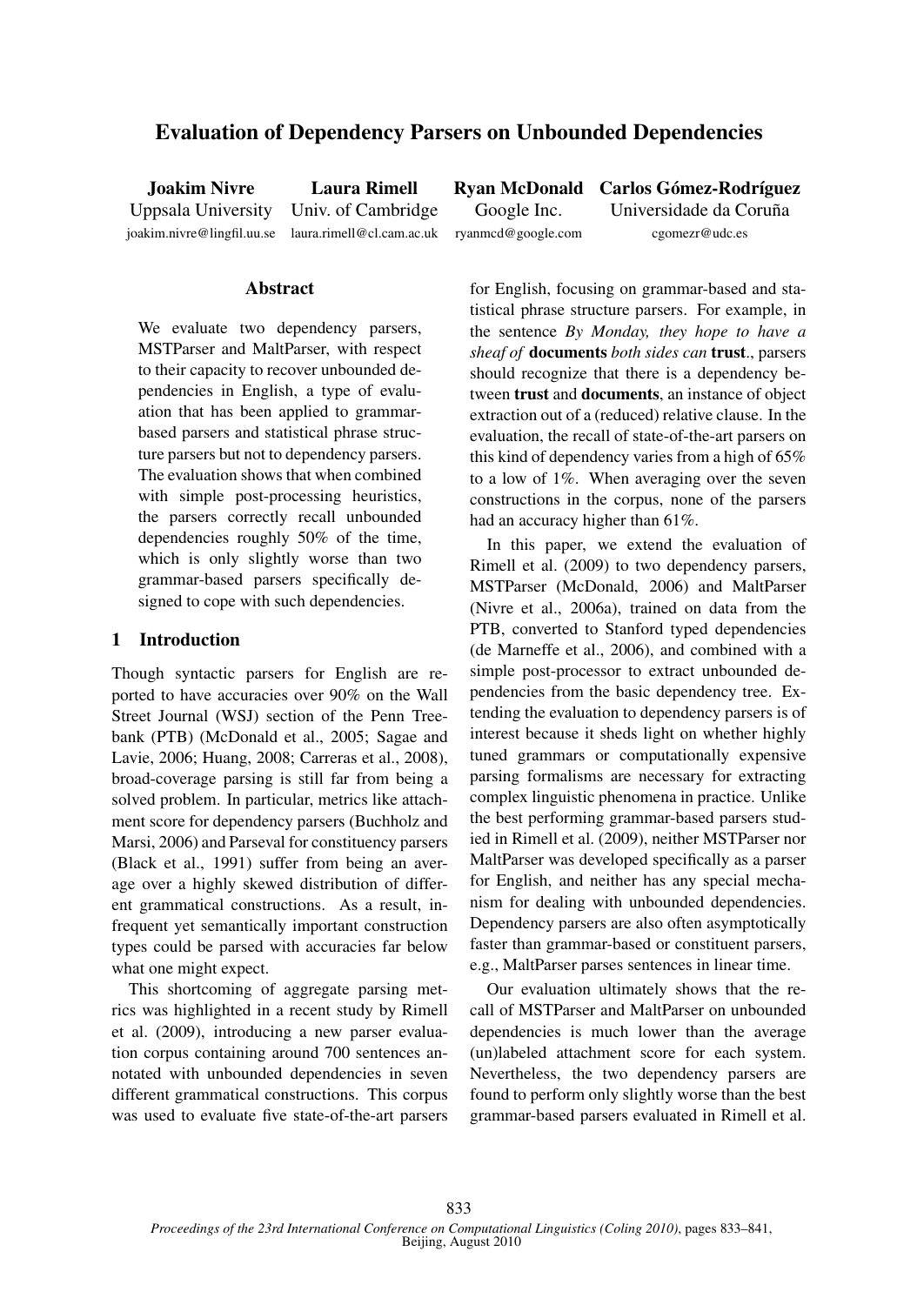

Figure 1: Examples of seven unbounded dependency constructions (a–g). Arcs drawn *below* each sentence represent the dependencies scored in the evaluation, while the tree *above* each sentence is the Stanford basic dependency representation, with solid arcs indicating crucial dependencies (cf. Section 4). All examples are from the development sets.

(2009) and considerably better than the other statistical parsers in that evaluation. Interestingly, though the two systems have similar accuracies overall, there is a clear distinction between the kinds of errors each system makes, which we argue is consistent with observations by McDonald and Nivre (2007).

### 2 Unbounded Dependency Evaluation

An unbounded dependency involves a word or phrase interpreted at a distance from its surface position, where an unlimited number of clause boundaries may in principle intervene. The unbounded dependency corpus of Rimell et al. (2009) includes seven grammatical constructions: object extraction from a relative clause (ObRC), object extraction from a reduced relative clause (ObRed), subject extraction from a relative clause (SbRC), free relatives (Free), object questions (ObQ), right node raising (RNR), and subject extraction from an embedded clause (SbEm), all chosen for being relatively frequent and easy to identify in PTB trees. Examples of the constructions can be seen in Figure 1. The evaluation set contains 80 sentences per construction (which may translate into more than 80 dependencies, since sentences containing coordinations may have more than one gold-standard dependency), while the development set contains between 13 and 37 sentences per construction. The data for ObQ sentences was obtained from various years of TREC, and for the rest of the constructions from the WSJ (0-1 and 22-24) and Brown sections of the PTB.

Each sentence is annotated with one or more gold-standard dependency relations representing the relevant unbounded dependency. The goldstandard dependencies are shown as arcs below the sentences in Figure 1. The format of the dependencies in the corpus is loosely based on the Stanford typed dependency scheme, although the evaluation procedure permits alternative representations and does not require that the parser output match the gold-standard exactly, as long as the "spirit" of the construction is correct.

The ability to recover unbounded dependencies is important because they frequently form part of the basic predicate-argument structure of a sentence. Subject and object dependencies in particular are crucial for a number of tasks, including information extraction and question answering. Moreover, Rimell et al. (2009) show that, although individual types of unbounded dependencies may be rare, the unbounded dependency types in the corpus, considered as a class, occur in as many as 10% of sentences in the PTB.

In Rimell et al. (2009), five state-of-the-art parsers were evaluated for their recall on the goldstandard dependencies. Three of the parsers were based on grammars automatically extracted from the PTB: the C&C CCG parser (Clark and Curran, 2007), the Enju HPSG parser (Miyao and Tsujii, 2005), and the Stanford parser (Klein and Manning, 2003). The two remaining systems were the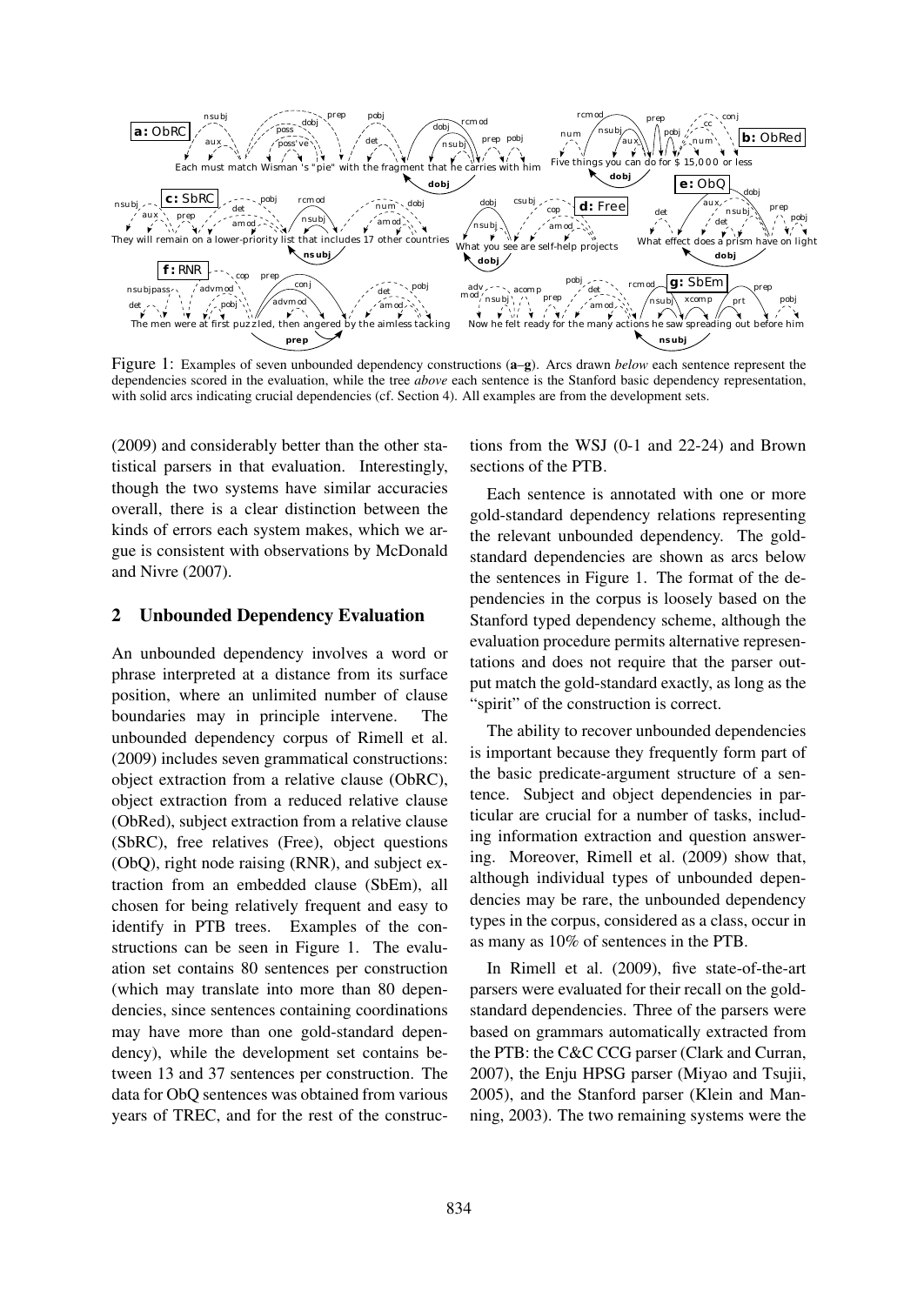RASP parser (Briscoe et al., 2006), using a manually constructed grammar and a statistical parse selection component, and the DCU post-processor of PTB parsers (Cahill et al., 2004) using the output of the Charniak and Johnson reranking parser (Charniak and Johnson, 2005). Because of the wide variation in parser output representations, a mostly manual evaluation was performed to ensure that each parser got credit for the constructions it recovered correctly. The parsers were run essentially "out of the box", meaning that the development set was used to confirm input and output formats, but no real tuning was performed. In addition, since a separate question model is available for C&C, this was also evaluated on ObQ sentences. The best overall performers were C&C and Enju, which is unsurprising since they are deep parsers based on grammar formalisms designed to recover just such dependencies. The DCU post-processor performed somewhat worse than expected, often identifying the existence of an unbounded dependency but failing to identify the grammatical class (subject, object, etc.). RASP and Stanford, although not designed to recover such dependencies, nevertheless recovered a subset of them. Performance of the parsers also varied widely across the different constructions.

# 3 Dependency Parsers

In this paper we repeat the study of Rimell et al. (2009) for two dependency parsers, with the goal of evaluating how parsers based on dependency grammars perform on unbounded dependencies.

 $MSTParser<sup>1</sup>$  is a freely available implementation of the parsing models described in McDonald (2006). According to the categorization of parsers in Kübler et al. (2008) it is a *graph-based* parsing system in that core parsing algorithms can be equated to finding directed maximum spanning trees (either projective or non-projective) from a dense graph representation of the sentence. Graph-based parsers typically rely on global training and inference algorithms, where the goal is to learn models in which the weight/probability of correct trees is higher than that of incorrect trees. At inference time a global search is run to find the

1 http://mstparser.sourceforge.net

highest weighted dependency tree. Unfortunately, global inference and learning for graph-based dependency parsing is typically NP-hard (McDonald and Satta, 2007). As a result, graph-based parsers (including MSTParser) often limit the scope of their features to a small number of adjacent arcs (usually two) and/or resort to approximate inference (McDonald and Pereira, 2006).

MaltParser<sup>2</sup> is a freely available implementation of the parsing models described in Nivre et al. (2006a) and Nivre et al. (2006b). MaltParser is categorized as a *transition-based* parsing system, characterized by parsing algorithms that produce dependency trees by transitioning through abstract state machines (Kübler et al., 2008). Transitionbased parsers learn models that predict the next state given the current state of the system as well as features over the history of parsing decisions and the input sentence. At inference time, the parser starts in an initial state, then greedily moves to subsequent states – based on the predictions of the model – until a termination state is reached. Transition-based parsing is highly efficient, with run-times often linear in sentence length. Furthermore, transition-based parsers can easily incorporate arbitrary non-local features, since the current parse structure is fixed by the state. However, the greedy nature of these systems can lead to error propagation if early predictions place the parser in incorrect states.

McDonald and Nivre (2007) compared the accuracy of MSTParser and MaltParser along a number of structural and linguistic dimensions. They observed that, though the two parsers exhibit indistinguishable accuracies overall, MST-Parser tends to outperform MaltParser on longer dependencies as well as those dependencies closer to the root of the tree (e.g., verb, conjunction and preposition dependencies), whereas MaltParser performs better on short dependencies and those further from the root (e.g., pronouns and noun dependencies). Since long dependencies and those near to the root are typically the last constructed in transition-based parsing systems, it was concluded that MaltParser does suffer from some form of error propagation. On the other hand, the

<sup>2</sup> http://www.maltparser.org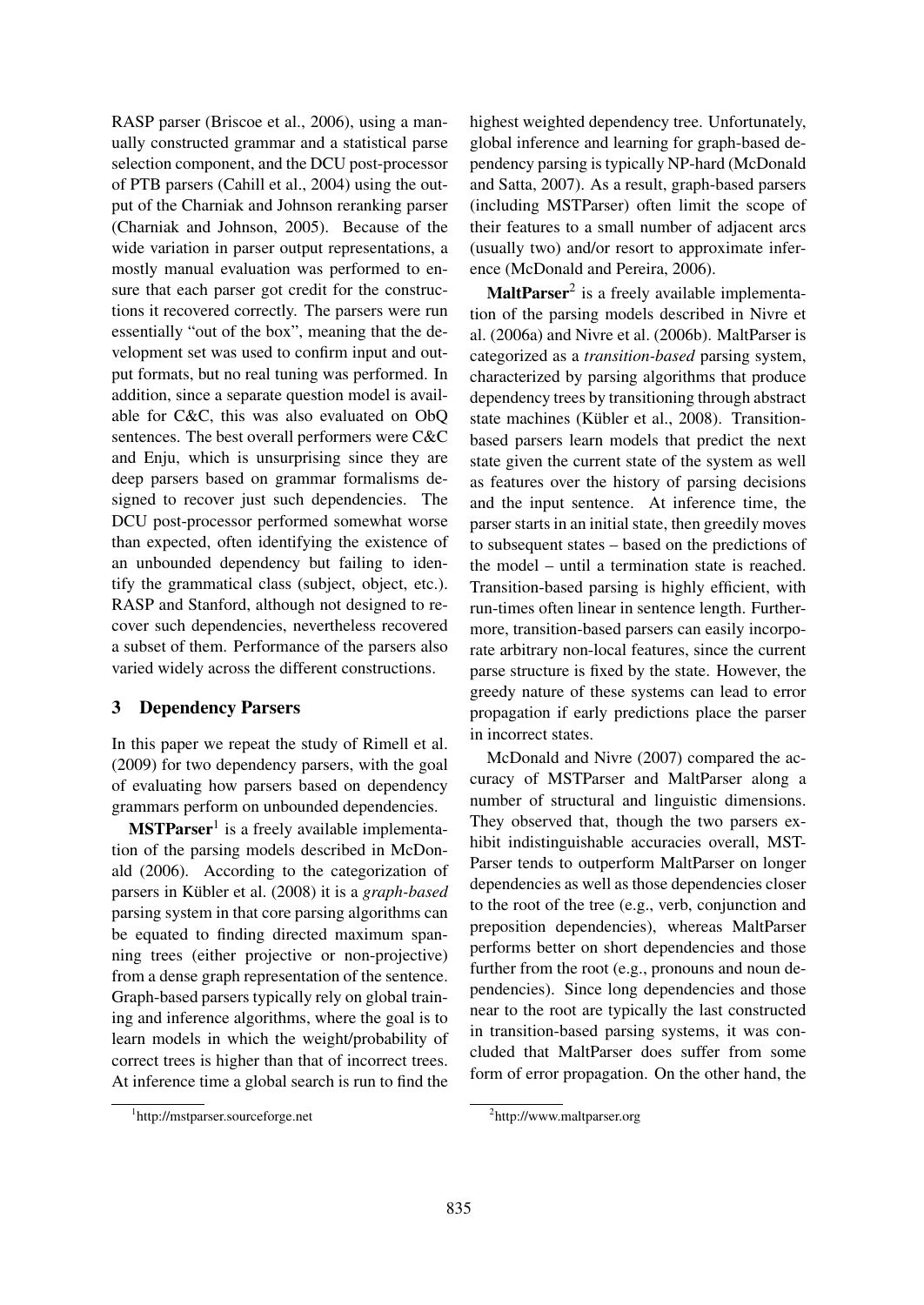richer feature representations of MaltParser led to improved performance in cases where error propagation has not occurred. However, that study did not investigate unbounded dependencies.

# 4 Methodology

In this section, we describe the methodological setup for the evaluation, including parser training, post-processing, and evaluation.<sup>3</sup>

# 4.1 Parser Training

One important difference between MSTParser and MaltParser, on the one hand, and the best performing parsers evaluated in Rimell et al. (2009), on the other, is that the former were never developed specifically as parsers for English. Instead, they are best understood as data-driven parser generators, that is, tools for generating a parser given a training set of sentences annotated with dependency structures. Over the years, both systems have been applied to a wide range of languages (see, e.g., McDonald et al. (2006), Mc-Donald (2006), Nivre et al. (2006b), Hall et al. (2007), Nivre et al. (2007)), but they come with no language-specific enhancements and are not equipped specifically to deal with unbounded dependencies.

Since the dependency representation used in the evaluation corpus is based on the Stanford typed dependency scheme (de Marneffe et al., 2006), we opted for using the WSJ section of the PTB, converted to Stanford dependencies, as our primary source of training data. Thus, both parsers were trained on section 2–21 of the WSJ data, which we converted to Stanford dependencies using the Stanford parser (Klein and Manning, 2003). The Stanford scheme comes in several varieties, but because both parsers require the dependency structure for each sentence to be a tree, we had to use the so-called *basic* variety (de Marneffe et al., 2006).

It is well known that questions are very rare in the WSJ data, and Rimell et al. (2009) found that parsers trained only on WSJ data generally performed badly on the questions included in the evaluation corpus, while the C&C parser equipped with a model trained on a combination of WSJ and question data had much better performance. To investigate whether the performance of MST-Parser and MaltParser on questions could also be improved by adding more questions to the training data, we trained one variant of each parser using data that was extended with 3924 questions taken from QuestionBank (QB) (Judge et al., 2006).<sup>4</sup> Since the QB sentences are annotated in PTB style, it was possible to use the same conversion procedure as for the WSJ data. However, it is clear that the conversion did not always produce adequate dependency structures for the questions, an observation that we will return to in the error analysis below.

In comparison to the five parsers evaluated in Rimell et al. (2009), it is worth noting that MST-Parser and MaltParser were trained on the same basic data as four of the five, but with a different kind of syntactic representation – dependency trees instead of phrase structure trees or theoryspecific representations from CCG and HPSG. It is especially interesting to compare MSTParser and MaltParser to the Stanford parser, which essentially produces the same kind of dependency structures as output but uses the original phrase structure trees from the PTB as input to training.

For our experiments we used MSTParser with the same parsing algorithms and features as reported in McDonald et al. (2006). However, unlike that work we used an atomic maximum entropy model as the second stage arc predictor as opposed to the more time consuming sequence labeler. McDonald et al. (2006) showed that there is negligible accuracy loss when using atomic rather than structured labeling. For MaltParser we used the projective Stack algorithm (Nivre, 2009) with default settings and a slightly enriched feature model. All parsing was projective because the Stanford dependency trees are strictly projective.

<sup>&</sup>lt;sup>3</sup>To ensure replicability, we provide all experimental settings, post-processing scripts and additional information about the evaluation at http://stp.ling.uu.se/∼nivre/exp/.

<sup>4</sup>QB contains 4000 questions, but we removed all questions that also occurred in the test or development set of Rimell et al. (2009), who sampled their questions from the same TREC QA test sets.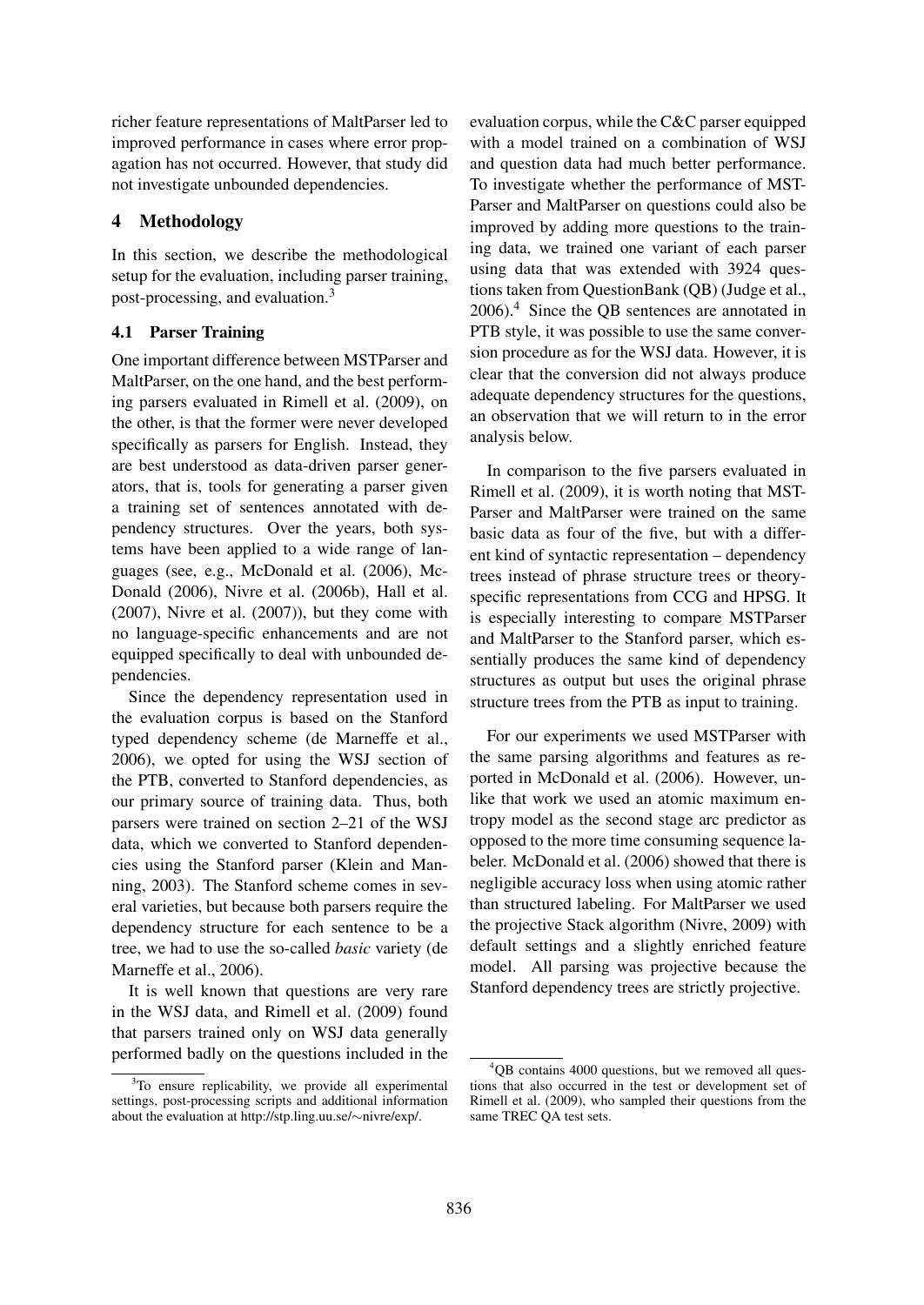#### 4.2 Post-Processing

All the development and test sets in the corpus of Rimell et al. (2009) were parsed using MST-Parser and MaltParser after part-of-speech tagging the input using SVMTool (Giménez and Màrquez, 2004) trained on section 2–21 of the WSJ data in Stanford basic dependency format. The Stanford parser has an internal module that converts the *basic* dependency representation to the *collapsed* representation, which explicitly represents additional dependencies, including unbounded dependencies, that can be inferred from the basic representation (de Marneffe et al., 2006). We performed a similar conversion using our own tool.

Broadly speaking, there are three ways in which unbounded dependencies can be inferred from the Stanford basic dependency trees, which we will refer to as *simple*, *complex*, and *indirect*. In the simple case, the dependency coincides with a single, direct dependency relation in the tree. This is the case, for example, in Figure 1d–e, where all that is required is that the parser identifies the dependency relation from a governor to an argument (dobj(see, What), dobj(have, effect)), which we call the Arg relation; no post-processing is needed.

In the complex case, the dependency is represented by a *path* of direct dependencies in the tree, as exemplified in Figure 1a. In this case, it is not enough that the parser correctly identifies the Arg relation dobj(carries, that); it must also find the dependency rcmod (fragment, carries). We call this the Link relation, because it links the argument role inside the relative clause to an element outside the clause. Other examples of the complex case are found in Figure 1c and in Figure 1f.

In the indirect case, finally, the dependency cannot be defined by a path of labeled dependencies, whether simple or complex, but must be inferred from a larger context of the tree using heuristics. Consider Figure 1b, where there is a Link relation (rcmod(things, do)), but no corresponding Arg relation inside the relative clause (because there is no overt relative pronoun). However, given the other dependencies, we can infer with high probability that the implicit relation is dobj. Another example of the indirect case is in Figure 1g. Our post-processing tool performs more heuristic inference for the indirect case than the Stanford parser does (cf. Section 4.3).

In order to handle the complex and indirect cases, our post-processor is triggered by the occurrence of a Link relation ( $r$ cmod or conj) and first tries to add dependencies that are directly implied by a single Arg relation (relations involving relative pronouns for rcmod, shared heads and dependents for  $\text{con}$   $\dagger$ ). If there is no overt relative pronoun, or the function of the relative pronoun is underspecified, the post-processor relies on the obliqueness hierarchy subj  $\lt$  dobj  $\lt$ pobj and simply picks the first "missing function", unless it finds a clausal complement (indicated by the labels ccomp and xcomp), in which case it descends to the lower clause and restarts the search there.

#### 4.3 Parser Evaluation

The evaluation was performed using the same criteria as in Rimell et al. (2009). A dependency was considered correctly recovered if the goldstandard head and dependent were correct and the label was an "acceptable match" to the goldstandard label, indicating the grammatical function of the extracted element at least to the level of subject, passive subject, object, or adjunct.

The evaluation in Rimell et al. (2009) took into account a wide variety of parser output formats, some of which differed significantly from the gold-standard. Since MSTParser and Malt-Parser produced Stanford dependencies for this experiment, evaluation required less manual examination than for some of the other parsers, as was also the case for the output of the Stanford parser in the original evaluation. However, a manual evaluation was still performed in order to resolve questionable cases.

# 5 Results

The results are shown in Table 1, where the accuracy for each construction is the percentage of gold-standard dependencies recovered correctly. The *Avg* column represents a macroaverage, i.e. the average of the individual scores on the seven constructions, while the *WAvg* column represents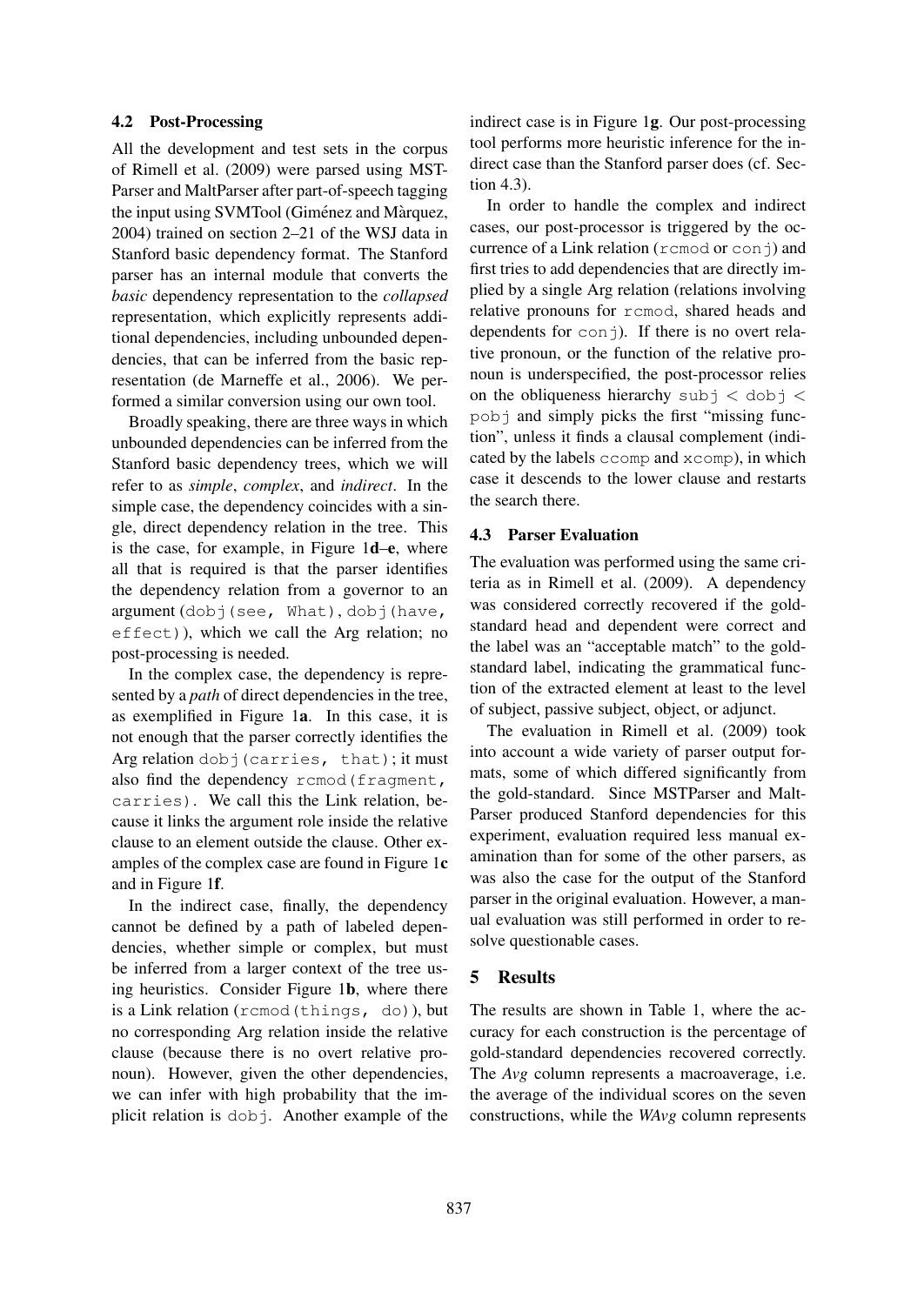| Parser | ObRC | ObRed   SbRC |      |      | Free $\vert$ ObO $\vert$ | RNR  | SbEm             | Avg  | WAvg |
|--------|------|--------------|------|------|--------------------------|------|------------------|------|------|
| MST    | 34.1 | 47.3         | 78.9 | 65.5 | 13.8                     | 45.4 | 37.6 $\parallel$ | 46.1 | 63.4 |
| Malt   | 40.7 | 50.5         | 84.2 | 70.2 | 16.2                     | 39.7 | 23.5             | 46.4 | 66.9 |
| MST-O  |      |              |      |      | 41.2                     |      |                  | 50.0 |      |
| Malt-O |      |              |      |      | 31.2                     |      |                  | 48.5 |      |

Table 1: Parser accuracy on the unbounded dependency corpus.

| Parser      | ObRC | ObRed | <b>SbRC</b> | Free | O <sub>b</sub> O | <b>RNR</b> | SbEm | Avg  | WAvg |
|-------------|------|-------|-------------|------|------------------|------------|------|------|------|
| C&C         | 59.3 | 62.6  | 80.0        | 72.6 | 81.2             | 49.4       | 22.4 | 61.1 | 69.9 |
| Enju        | 47.3 | 65.9  | 82.1        | 76.2 | 32.5             | 47.1       | 32.9 | 54.9 | 70.9 |
| <b>MST</b>  | 34.1 | 47.3  | 78.9        | 65.5 | 41.2             | 45.4       | 37.6 | 50.0 | 63.4 |
| Malt        | 40.7 | 50.5  | 84.2        | 70.2 | 31.2             | 39.7       | 23.5 | 48.5 | 66.9 |
| <b>DCU</b>  | 23.1 | 41.8  | 56.8        | 46.4 | 27.5             | 40.8       | 5.9  | 34.6 | 47.0 |
| <b>RASP</b> | 16.5 | 1.1   | 53.7        | 17.9 | 27.5             | 34.5       | 15.3 | 23.8 | 34.1 |
| Stanford    | 22.0 | 1.1   | 74.7        | 64.3 | 41.2             | 45.4       | 10.6 | 37.0 | 50.3 |

Table 2: Parser accuracy on the unbounded dependency corpus. The ObQ score for C&C, MSTParser, and MaltParser is for a model trained with additional questions (without this C&C scored 27.5; MSTParser and MaltParser as in Table 1).

a weighted macroaverage, where the constructions are weighted proportionally to their relative frequency in the PTB. WAvg excludes ObQ sentences, since frequency statistics were not available for this construction in Rimell et al. (2009).

Our first observation is that the accuracies for both systems are considerably below the ∼90% unlabeled and ∼88% labeled attachment scores for English that have been reported previously (McDonald and Pereira, 2006; Hall et al., 2006). Comparing the two parsers, we see that Malt-Parser is more accurate on dependencies in relative clause constructions (ObRC, ObRed, SbRC, and Free), where argument relations tend to be relatively local, while MSTParser is more accurate on dependencies in RNR and SbEm, which involve more distant relations. Without the additional QB training data, the average scores for the two parsers are indistinguishable, but MST-Parser appears to have been better able to take advantage of the question training, since MST-Q performs better than Malt-Q on ObQ sentences. On the weighted average MaltParser scores 3.5 points higher, because the constructions on which it outperforms MSTParser are more frequent in the PTB, and because WAvg excludes ObQ, where MSTParser is more accurate.

Table 2 shows the results for MSTParser and MaltParser in the context of the other parsers evaluated in Rimell et al.  $(2009).$ <sup>5</sup> For the parsers

which have a model trained on questions, namely C&C, MSTParser, and MaltParser, the figure shown for ObQ sentences is that of the question model. It can be seen that MSTParser and Malt-Parser perform below C&C and Enju, but above the other parsers, and that MSTParser achieves the highest score on SbEm sentences and MaltParser on SbRC sentences. It should be noted, however, that Table 2 does not represent a direct comparison across all parsers, since most of the other parsers would have benefited from heuristic postprocessing of the kind implemented here for MST-Parser and MaltParser. This is especially true for RASP, where the grammar explicitly leaves some types of attachment decisions for post-processing. For DCU, improved labeling heuristics would significantly improve performance. It is instructive to compare the dependency parsers to the Stanford parser, which uses the same output representation and has been used to prepare the training data for our experiments. Stanford has very low recall on ObRed and SbEm, the categories where heuristic inference plays the largest role, but mirrors MST-Parser for most other categories.

### 6 Error Analysis

We now proceed to a more detailed error analysis, based on the development sets, and classify

<sup>5</sup>The average scores reported differ slightly from those in

Rimell et al. (2009), where a microaverage (i.e., average over all dependencies in the corpus, regardless of construction) was reported.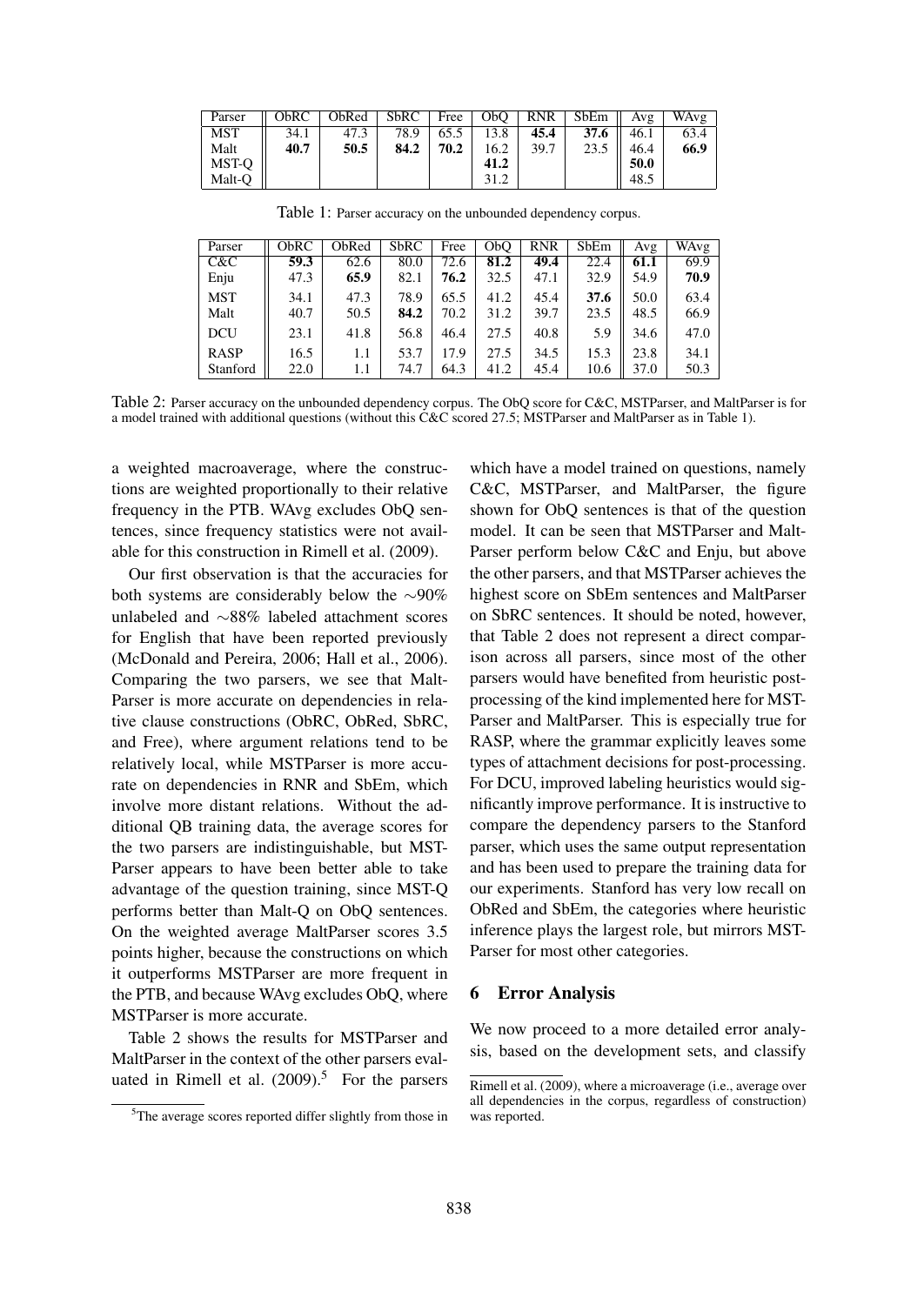the errors made by the parsers into three categories: A *global* error is one where the parser completely fails to build the relevant clausal structure – the relative clause in ObRC, ObRed, SbRC, Free, SbEmb; the interrogative clause in ObQ; and the clause headed by the higher conjunct in RNR – often as a result of surrounding parsing errors. When a global error occurs, it is usually meaningless to further classify the error, which means that this category excludes the other two. An Arg error is one where the parser has constructed the relevant clausal structure but fails to find the Arg relation – in the simple and complex cases – or the set of surrounding Arg relations needed to infer an implicit Arg relation – in the indirect case (cf. Section 4.2). A Link error is one where the parser fails to find the crucial Link relation – rcmod in ObRC, ObRed, SbRC, SbEmb; conj in RNR (cf. Section 4.2). Link errors are not relevant for Free and ObQ, where all the crucial relations are clause-internal.

Table 3 shows the frequency of different error types for MSTParser (first) and MaltParser (second) in the seven development sets. First of all, we can see that the overall error distribution is very similar for the two parsers, which is probably due to the fact that they have been trained on exactly the same data with exactly the same annotation (unlike the five parsers previously evaluated). However, there is a tendency for MST-Parser to make fewer Link errors, especially in the relative clause categories ObRC, ObRed and SbRC, which is compatible with the observation from the test results that MSTParser does better on more global dependencies, while MaltParser has an advantage on more local dependencies, although this is not evident from the statistics from the relatively small development set.

Comparing the different grammatical constructions, we see that Link errors dominate for the relative clause categories ObRC, ObRed and SbRC, where the parsers make very few errors with respect to the internal structure of the relative clauses (in fact, no errors at all for MaltParser on SbRC). This is different for SbEm, where the analysis of the argument structure is more complex, both because there are (at least) two clauses involved and because the unbounded dependency

| Type        | Graph | $\phi^{\circ}$   | 冷    | $x^2$            | 47000 | <b>EDD</b>      |
|-------------|-------|------------------|------|------------------|-------|-----------------|
| ObRC        | 0/1   | 1/1              | 7/11 | $\overline{5/3}$ | 13/16 | 20              |
| ObRed       | 0/1   | 0/1              | 6/7  | 3/4              | 9/13  | 23              |
| <b>SbRC</b> | 2/1   | 1/0              | 7/13 | 0/0              | 10/14 | 43              |
| Free        | 2/1   | $\overline{3/5}$ |      |                  | 5/6   | $\overline{22}$ |
| ObQ         | 4/7   | 13/13            |      |                  | 17/20 | 25              |
| <b>RNR</b>  | 6/4   | 4/6              | 0/0  | 4/5              | 14/15 | 28              |
| SbEm        | 3/4   | 3/2              | 0/0  | 3/3              | 9/9   | 13              |

Table 3: Distribution of error types in the development sets; frequencies for MSTParser listed first and MaltParser second. The columns Arg and Link give frequencies for Arg/Link errors occurring without the other error type, while A+L give frequencies for joint Arg and Link errors.

can only be inferred indirectly from the basic dependency representation (cf. Section 4.2). Another category where Arg errors are frequent is RNR, where all such errors consist in attaching the relevant dependent to the second conjunct instead of to the first. $6$  Thus, in the example in Figure 1f, both parsers found the conj relation between puzzled and angered but attached by to the second verb.

Global errors are most frequent for RNR, probably indicating that coordinate structures are difficult to parse in general, and for ObQ (especially for MaltParser), probably indicating that questions are not well represented in the training set even after the addition of QB data.<sup>7</sup> As noted in Section 4.1, this may be partly due to the fact that conversion to Stanford dependencies did not seem to work as well for QB as for the WSJ data. Another problem is that the part-of-speech tagger used was trained on WSJ data only and did not perform as well on the ObQ data. Uses of *What* as a determiner were consistently mistagged as pronouns, which led to errors in parsing. Thus, for the example in Figure 1e, both parsers produced the correct analysis except that, because of the tagging error, they treated What rather than effect as the head of the *wh*-phrase, which counts as an error in the evaluation.

In order to get a closer look specifically at the Arg errors, Table 4 gives the confusion matrix

<sup>&</sup>lt;sup>6</sup>In the Stanford scheme, an argument or adjunct must be attached to the first conjunct in a coordination to indicate that it belongs to both conjuncts.

<sup>&</sup>lt;sup>7</sup>Parsers trained without QB had twice as many global errors.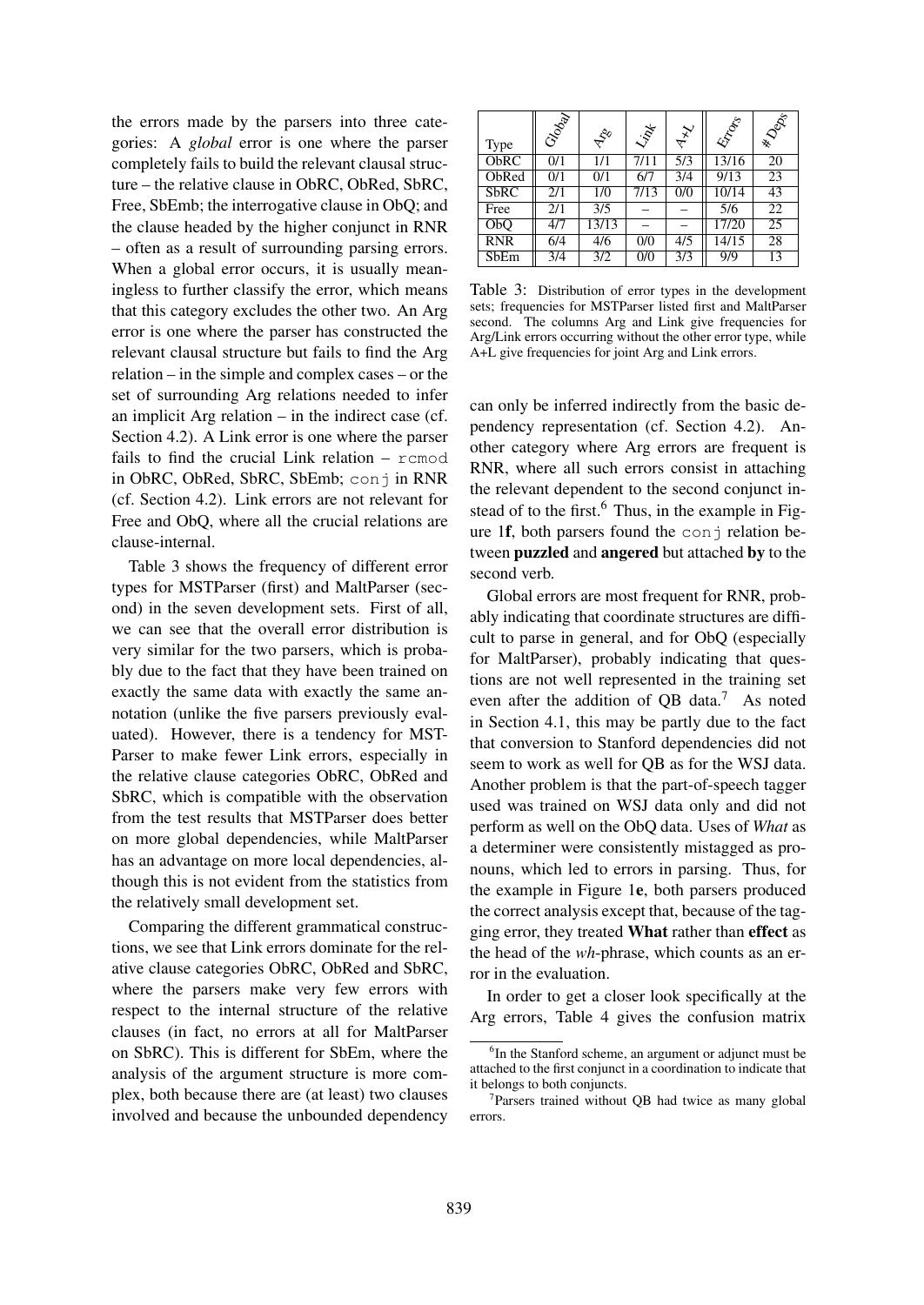|                 | Sb  | Ob   | PO <sub>b</sub> |     | $EmSb$ $EmOb$ | Other | Total |
|-----------------|-----|------|-----------------|-----|---------------|-------|-------|
| Sb              |     | 0/0  | 0/0             | 0/0 | 0/0           | 2/1   | 2/1   |
| Oh              | 2/3 |      | 0/0             | 0/1 | 0/0           | 4/2   | 6/6   |
| PO <sub>b</sub> | 2/0 | 7/5  |                 | 0/0 | 0/0           | 5/8   | 14/13 |
| EmSb            | 1/1 | 4/2  | 0/0             |     | 0/0           | 1/2   | 6/5   |
| EmOb            | 0/0 | 3/1  | 0/0             | 0/0 |               | 1/6   | 4/7   |
| Total           | 5/4 | 14/8 | 0/0             | 0/1 | 0/0           | 13/19 | 32/32 |

Table 4: Confusion matrix for Arg errors (excluding RNR and using parsers trained on QB for ObQ); frequencies for MSTParser listed first and MaltParser second. The column Other covers errors where the function is left unspecified or the argument is attached to the wrong head.

for such errors, showing which grammatical functions are mistaken for each other, with an extra category Other for cases where the function is left unspecified by the parser or the error is an attachment error rather than a labeling error (and excluding the RNR category because of the special nature of the Arg errors in this category). The results again confirm that the two parsers make very few errors on subjects and objects clauseinternally. The few cases where an object is mistaken as a subject occur in ObQ, where both parsers perform rather poorly in general. By contrast, there are many more errors on prepositional objects and on embedded subjects and objects. We believe an important part of the explanation for this pattern is to be found in the Stanford dependency representation, where subjects and objects are marked as such but all other functions realized by *wh* elements are left unspecified (using the generic *rel* dependency), which means that the recovery of these functions currently has to rely on heuristic rules as described in Section 4.2. Finally, we think it is possible to observe the tendency for MaltParser to be more accurate at local labeling decisions – reflected in fewer cross-label confusions – and for MSTParser to perform better on more distant attachment decisions – reflected in fewer errors in the Other category (and in fewer Link errors).

### 7 Conclusion

In conclusion, the capacity of MSTParser and MaltParser to recover unbounded dependencies is very similar on the macro and weighted macro level, but there is a clear distinction in their strengths – constructions involving more distant dependencies such as ObQ, RNR and SbEm for MSTParser and constructions with more locally defined configurations such as ObRC, ObRed, SbRC and Free for MaltParser. This is a pattern that has been observed in previous evaluations of the parsers and can be explained by the global learning and inference strategy of MSTParser and the richer feature space of MaltParser (McDonald and Nivre, 2007).

Perhaps more interestingly, the accuracies of MSTParser and MaltParser are only slightly below the best performing systems in Rimell et al.  $(2009)$  – C&C and Enju. This is true even though MSTParser and MaltParser have not been engineered specifically for English and lack special mechanisms for handling unbounded dependencies, beyond the simple post-processing heuristic used to extract them from the output trees. Thus, it is reasonable to speculate that the addition of such mechanisms could lead to computationally lightweight parsers with the ability to extract unbounded dependencies with high accuracy.

#### Acknowledgments

We thank Marie-Catherine de Marneffe for great help with the Stanford parser and dependency scheme, Lluís Màrquez and Jesús Giménez for great support with SVMTool, Josef van Genabith for sharing the QuestionBank data, and Stephen Clark and Mark Steedman for helpful comments on the evaluation process and the paper. Laura Rimell was supported by EPSRC grant EP/E035698/1 and Carlos Gómez-Rodríguez by MEC/FEDER (HUM2007-66607-C04) and Xunta de Galicia (PGIDIT07SIN005206PR, Redes Galegas de PL e RI e de Ling. de Corpus, Bolsas Estadas INCITE/FSE cofinanced).

#### References

- Black, E., S. Abney, D. Flickinger, C. Gdaniec, R. Grishman, P. Harrison, D. Hindle, R. Ingria, F. Jelinek, J. Klavans, M. Liberman, S. Roukos, B. Santorini, and T. Strzalkowski. 1991. A procedure for quantitatively comparing the syntactic coverage of English grammars. In *Proceedings of 4th DARPA Workshop*, 306–311.
- Briscoe, T., J. Carroll, and R. Watson. 2006. The second release of the RASP system. In *Proceedings*